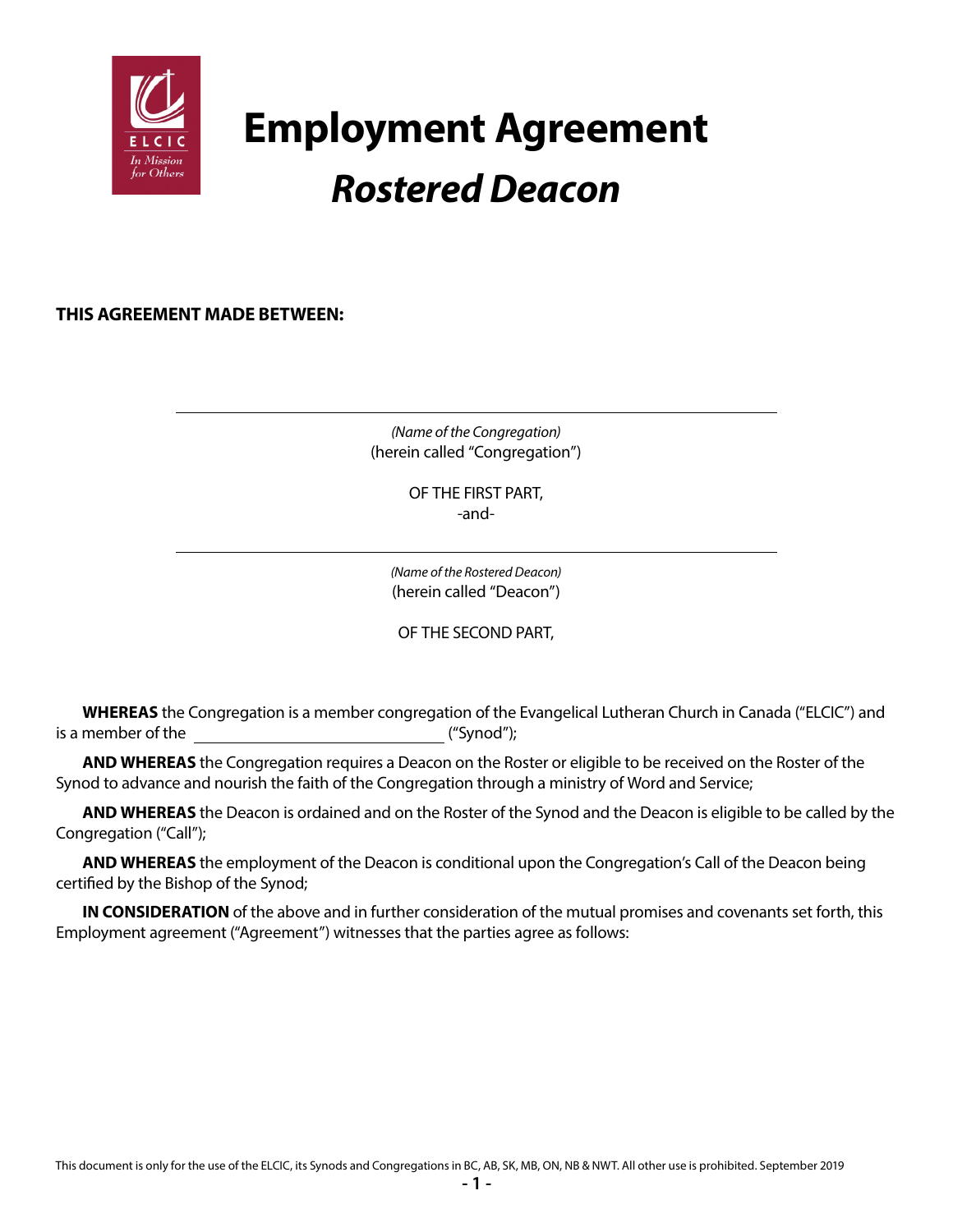#### **PREREQUISITES TO EMPLOYMENT**

- 1. This employment contract and the employment of the Deacon are conditional upon:
	- a. the Congregation's Call being certified by the Bishop of the Synod prior to the commencement of the Deacon's employment by the Congregation;
	- b. the Deacon being eligible for and remaining on the Roster of the Synod;
	- c. the Deacon shall provide to the Congregation a current and satisfactory to the Congregation criminal record check (in Ontario a Criminal record and judicial matters check); and because this Call will require interacting with vulnerable persons meaning a person who, because of their age, a disability or other circumstances, whether temporary or permanent, (a) is in a position of dependency on others, or (b) is otherwise at a greater risk than the general population of being harmed by a person in a position of trust or authority towards them, the Deacon must also provide to the Congregation:
		- i. a Child Abuse Registry Check (if available in the province(s) in which the Deacon has resided in the past three (3) years); and
		- ii. a Vulnerable Sector or Child Intervention Check;
	- d. the Deacon, after being provided the ELCIC Sexual Abuse or Harassment Policy ("Policy"), agreeing to review and abide by the Policy, and signing the Acknowledgement Form that is part of the Policy and returning such to the Synod office.

# **ONGOING OBLIGATIONS OF THE DEACON & THE CONGREGATION**

- 2. a. During and continuing throughout the employment, the Deacon accepts that the following ongoing obligations are required to maintain the employment:
	- i. the Deacon must remain in good standing on the Roster of the Synod;
	- ii. the Deacon must conduct the Deacon's affairs in accordance with the Constitution and Bylaws of the ELCIC and the Synod;
	- iii. the Deacon must immediately notify the Congregation if the Deacon is removed from the Roster of the Synod or if the privileges of the Deacon on the Roster of the Synod are suspended or terminated;
	- iv. the Congregation shall be entitled to require the Deacon to provide current Checks satisfactory to the Congregation (including fingerprint-based Checks) once every three years at the Congregation's expense, and the Deacon shall comply with such requirement;
	- v. the Deacon must provide the employer with certification of participation in 'Healthy Boundaries' training every five years; and
	- vi. the Deacon agrees that the onus is on the Deacon to advise the Congregation immediately if there is any charge or conviction under the Criminal Code of Canada.
	- b. Throughout the employment the Congregation accepts the following ongoing obligations to the Deacon:
		- i. to ensure that the compensation benefits agreed to, including vacation and paid holidays are provided to the Deacon;
		- ii. to provide the Deacon a place to work to make sure the Deacon has access to the workplace;
		- iii. to provide the Deacon the tools and equipment needed to perform the Deacon's functions;
		- iv. to make sure the Deacon's working conditions are safe; and
		- v. to treat the Deacon with respect and make sure the Deacon is not harassed or discriminated against.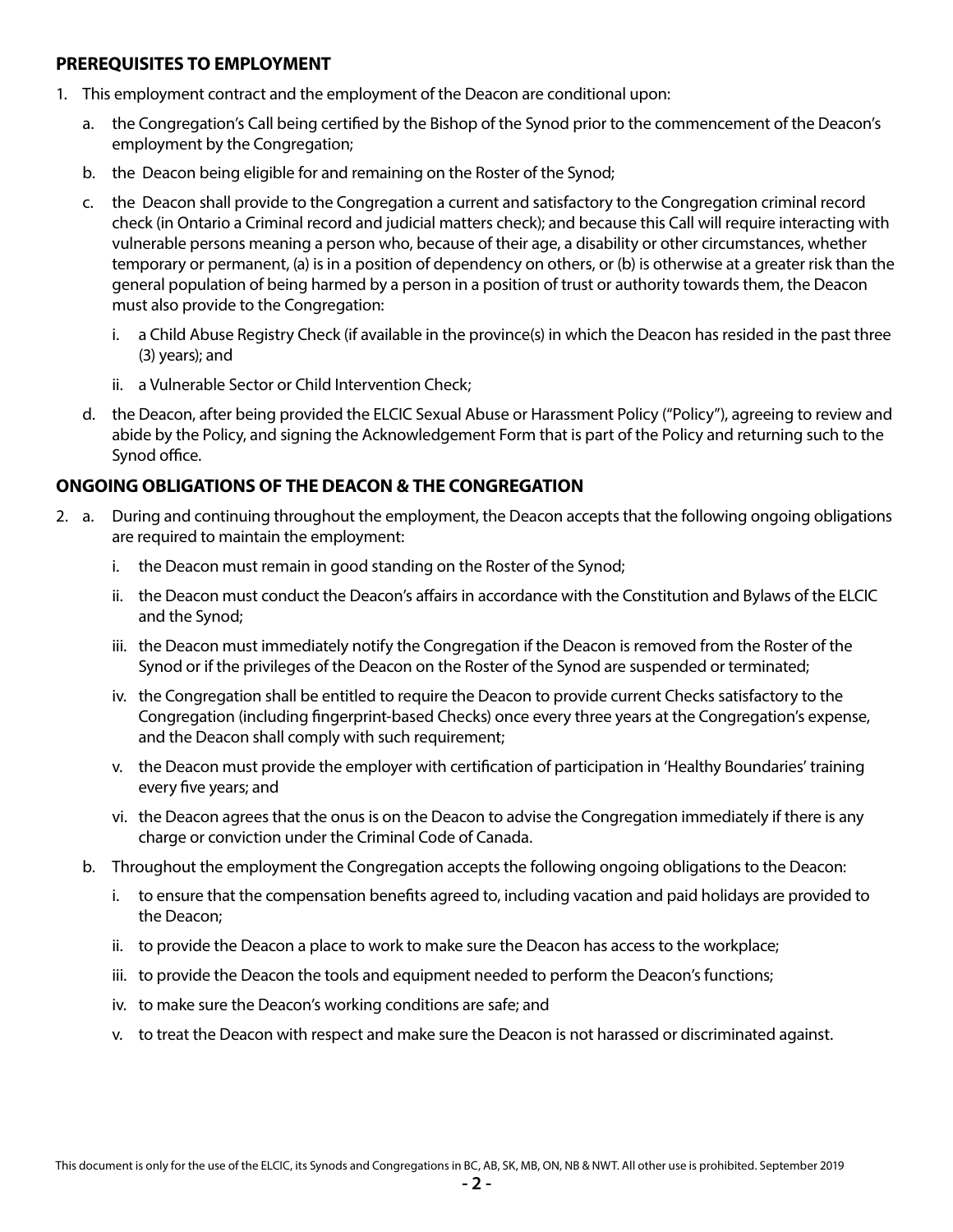#### **REMUNERATION AND BENEFITS**

- 3. a. If the employment of the Deacon is other than full-time specify the percentage of employment compared to full-time: \_\_\_\_\_\_\_\_ %.
	- b. The Congregation shall compensate the Deacon with a salary which includes, if applicable, housing allowance hereinafter "Salary" and benefits which include:

 i. an initial Salary (determined after consideration of the synodical salary guidelines) of \$ per annum paid in instalments. The Salary shall be reviewed annually;

- ii. membership, when eligible, in the ELCIC Pension Plan sponsored by ELCIC Group Services Inc.;
- iii. membership, when eligible, ELCIC Group Benefits Plans administered by ELCIC Group Services Inc.;
- iv. participation in ELCIC Programs including the Continuing Education Plan;
- v. vacation in accordance with the approved policies;
- vi. professional expenses paid by the Congregation in accordance with the approved policies;
- vii. moving expenses, when applicable, including travel paid by the Congregation; specific details are as follows:
- viii. reasonable expense reimbursement, not otherwise provided for, incurred in attending conventions and other official meetings at which the Deacon's attendance is required.
- b. The Deacon acknowledges and agrees that the ELCIC Pension Plan, ELCIC Group Benefit Plans, and any ELCIC Programs can be changed from time to time and any such change shall not constitute a fundamental change to the terms of the employment when the Deacon is provided with thirty (30) days' advance notice of the change.
- c. If the Congregation is providing the Deacon with a residence for the personal use of the Deacon and members of the Deacon's immediate family during the term of the Deacon's employment, the terms shall be as set out in a Residence Agreement and shall be attached to this agreement as Schedule "A".
- d. The remuneration provided under this Agreement shall be subject to such deductions as the Congregation is from time to time required to make pursuant to law, government regulation, for benefits or by consent of the Deacon.

# **SCOPE OF POSITION & COOPERATION WITH SYNOD**

- 4. a. Neither the ELCIC nor the Synod is the Deacon's employer, but the nature of this ministry and the Deacon's employment requires that the Deacon work and cooperate with the Synod and the Bishop of the Synod for the greater good of the ELCIC, the Synod, and Congregation.
	- b. The Deacon shall at all times faithfully, diligently, and to the best of the Deacon's skill, ability, experience and talents, perform the Deacon's duties.
	- c. During the term of this Agreement the Deacon shall not participate in any other business, occupation, or become an employee or agent of any corporation, firm or individual, except with the consent, which shall not be unreasonably withheld, of the Congregation and after the Deacon has consulted with the Bishop of the Synod.
	- d. The Deacon shall not participate in any activity, be it professional or personal, that is in conflict with the Deacon's duties to the Congregation.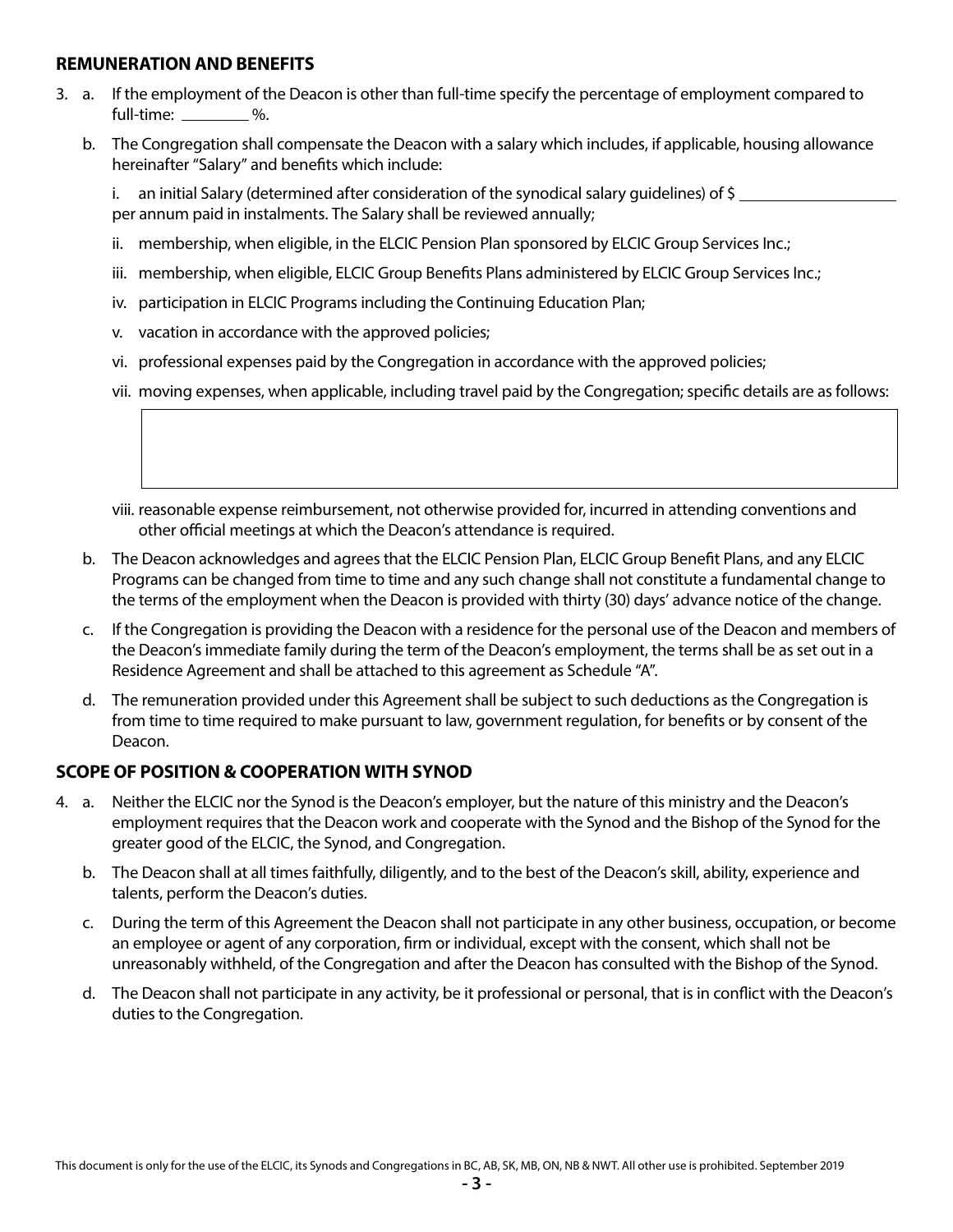# **CONFIDENTIALITY**

5. The Deacon acknowledges and agrees that the Deacon has a duty of confidentiality to the Congregation and that the duty includes maintaining the confidentiality of confidential information. "Confidential Information" is defined to include but it is not limited to: information with respect to the financial, business and human resources management of the Congregation. Accordingly, the Deacon undertakes and agrees not to disclose Confidential Information to any person not authorized to receive the Confidential Information without the express written permission of the Congregation, and that the Deacon shall use the Deacon's best efforts to maintain the secrecy of all of the Confidential Information.

The Deacon agrees that this duty of confidentiality survives the termination of this Agreement and the Deacon's employment.

#### **TERM**

6. The employment of the Deacon by the Congregation shall commence on the  $\Box$  day of  $\Box$ 20  $\mu$  and shall continue until terminated in accordance with this Agreement.

#### **NOTICE OF TERMINATION NOT FOR CAUSE**

- 7. a. Notwithstanding any termination of employment provisions set out in the Constitution and Bylaws of the Congregation, the Synod and the ELCIC in the event of a not for cause termination, the respective rights of the Congregation and the Deacon shall be those set out in this article seven.
	- b. The employment of the Deacon may be terminated by the Congregation at any time without cause upon the Congregation providing to the Deacon written notice or pay in lieu of notice (the "Notice Period") as follows:
		- i. prior to the third anniversary of the date of commencement of employment, the Notice Period shall be three (3) months' notice;
		- ii. on or after the third anniversary of the date of commencement of employment, the Notice Period shall be four (4) months plus one (1) month for every additional year of completed employment up to a total maximum Notice Period of twelve (12) months (for purposes of illustration, if the Deacon has 6.5 years of completed employment, the Notice Period under this paragraph shall be seven (7) months);
		- iii. the Notice Period may, at the discretion of the Congregation, be provided by way of working notice or payment of the equivalent Salary in lieu of notice or a combination thereof;
		- iv. where the Notice Period is in whole or in part provided by way of pay in lieu of notice, the Congregation may, in its sole discretion, provide such pay in lieu of notice in a lump sum or through continuation of payment of the Deacon's Salary through payroll;
		- v. to the extent permitted by applicable employment standards legislation, any notice or pay in lieu of notice provided by the Congregation to the Deacon shall be deemed to count towards any notice or pay in lieu of notice required by such employment standards legislation. Further, any pay in lieu of notice provided by the Congregation in excess of the pay in lieu of notice required by such employment standards legislation shall, to the extent permitted by such employment standards legislation, be deemed to count towards any severance pay owing to the Deacon under applicable employment standards legislation;
		- vi. if and to the extent required by the applicable employment standards legislation, the Congregation shall continue to make whatever benefit plan contributions are required to maintain the Deacon's benefit plans for the statutory notice period in the applicable employment standards legislation; and
		- vii. the Congregation shall also provide any other minimum rights, benefits and entitlements (if any) required by the applicable employment standards legislation to the extent that such rights, benefits and entitlements have not already been provided.
	- c. The Deacon can terminate employment upon providing the Congregation with thirty (30) days' notice. Such notice however may be waived in whole or in part by agreement of the parties, or by the Congregation with payment to the Deacon of the remaining resignation notice.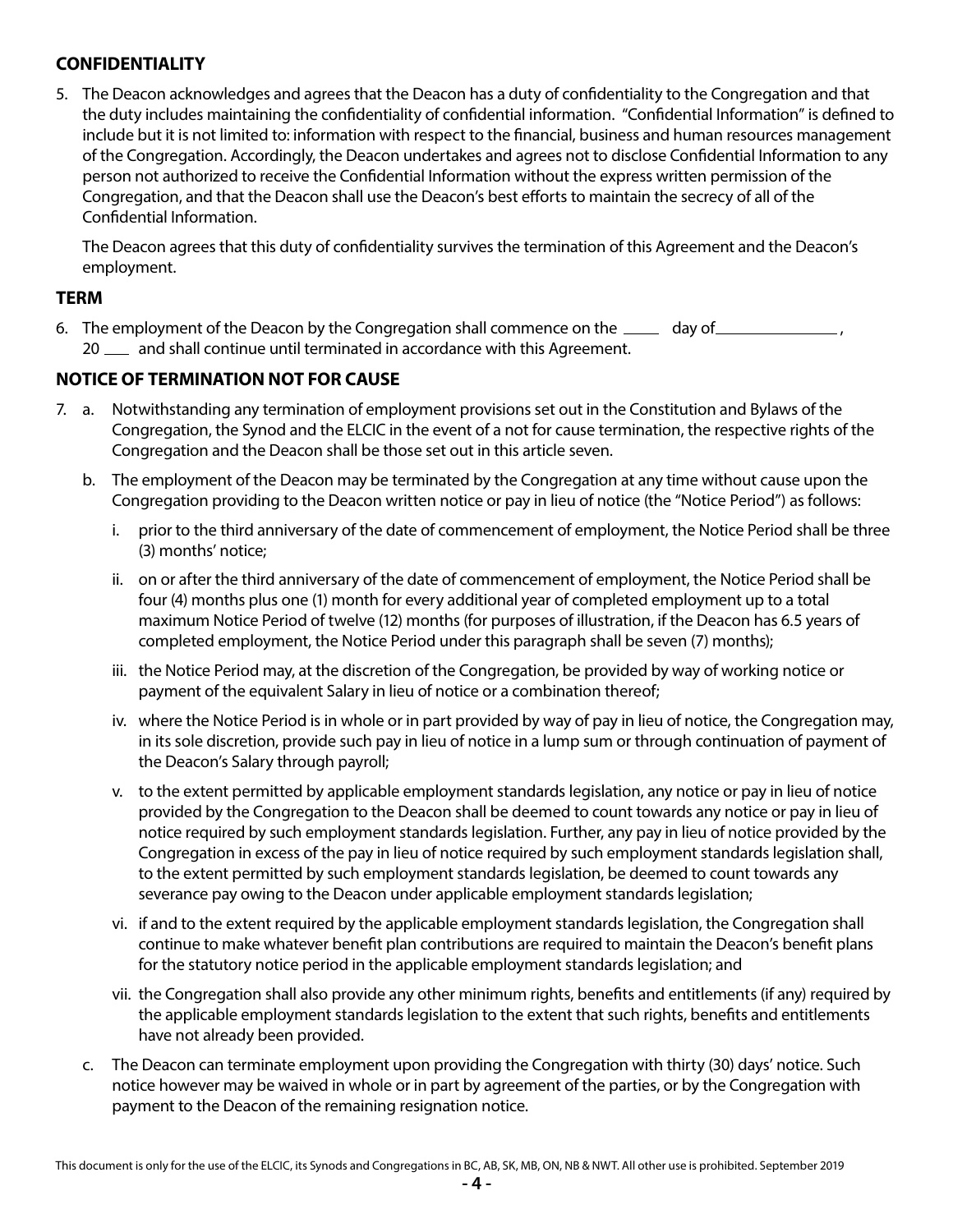# **TERMINATION OTHER**

8. Other than in the event of a not for cause termination, the employment of the Deacon may be terminated for any of the reasons listed and processes provided for in the Constitution and Bylaws of the Congregation, the Synod and the ELCIC.

#### **DISCIPLINE**

9. The grounds for discipline and the disciplinary procedures set out in the Constitution and Bylaws of the ELCIC and the Manual Re Discipline for Rostered Ministers shall apply to the Deacon, including but not limited to disciplinary penalties such as suspension from diaconal ministry and/or removal from the Roster as well as any right of appeal available to the Deacon with respect to such.

#### **ENTIRE AGREEMENT**

10. This Agreement contains the entire agreement between the parties hereto as it relates to the matters set out herein and this Agreement supersedes all previous negotiations, understandings and agreements whether verbal or written with respect to any matters herein referred to. To be effective, any changes or modifications to this Agreement shall be made in writing and signed by both parties.

#### **SEVERABILITY**

11. The parties agree that in the event that any provision, clause, article, attachment herein, or part thereof, which forms part of this Agreement, is deemed void, invalid or unenforceable by a court of competent jurisdiction, the remaining provisions, clauses, articles, attachments or parts thereof, shall be and remain in full force and effect.

#### **GOVERNING LAW**

12. This Agreement shall be construed in accordance with the laws of the Province [territory] of \_\_\_\_\_\_\_\_\_ and the laws of Canada as applicable.

#### **NOTICES**

13. Where by this Agreement any notice is to be or may be given by one party to the other, such notice may be personally delivered or may be given by registered mail and shall be deemed to have been effectively given if sent by registered mail, postage prepaid, correctly addressed to the party to whom such notice is to be given, and any such notice when so mailed shall be deemed to have been received four (4) days after it was mailed.

#### **RETURN OF MATERIALS**

14. All files, forms, books, materials, written correspondence, memoranda, documents, manuals, computer disks and software products in any form or media whatsoever pertaining to the affairs and interests of the Congregation that may come into the possession or control of the Deacon shall at all times remain the property of the Congregation. On termination of the Deacon's employment for any reason, the Deacon agrees to deliver promptly to the Congregation all such property of the Congregation in the possession of the Deacon or directly or indirectly under the control of the Deacon. The Deacon agrees not to make for personal or business use, reproductions or copies of any such property or other property of the Congregation.

Notwithstanding anything in this Agreement or at common law the parties agree that the Deacon as original author of any sermon or other work used to minister to the Congregation shall remain the owner of the copyright and intellectual property with respect to such.

#### **PRIVACY**

- 15. The Congregation collects personal information about the Deacon:
	- a. the Deacon's personal information is collected, used and disclosed for the following purposes: payroll; employee benefits; statutory deductions and remittances such as income tax; general employment purposes such as calculating length of service and for information relating to the initiation, management and termination of the employment relationship;